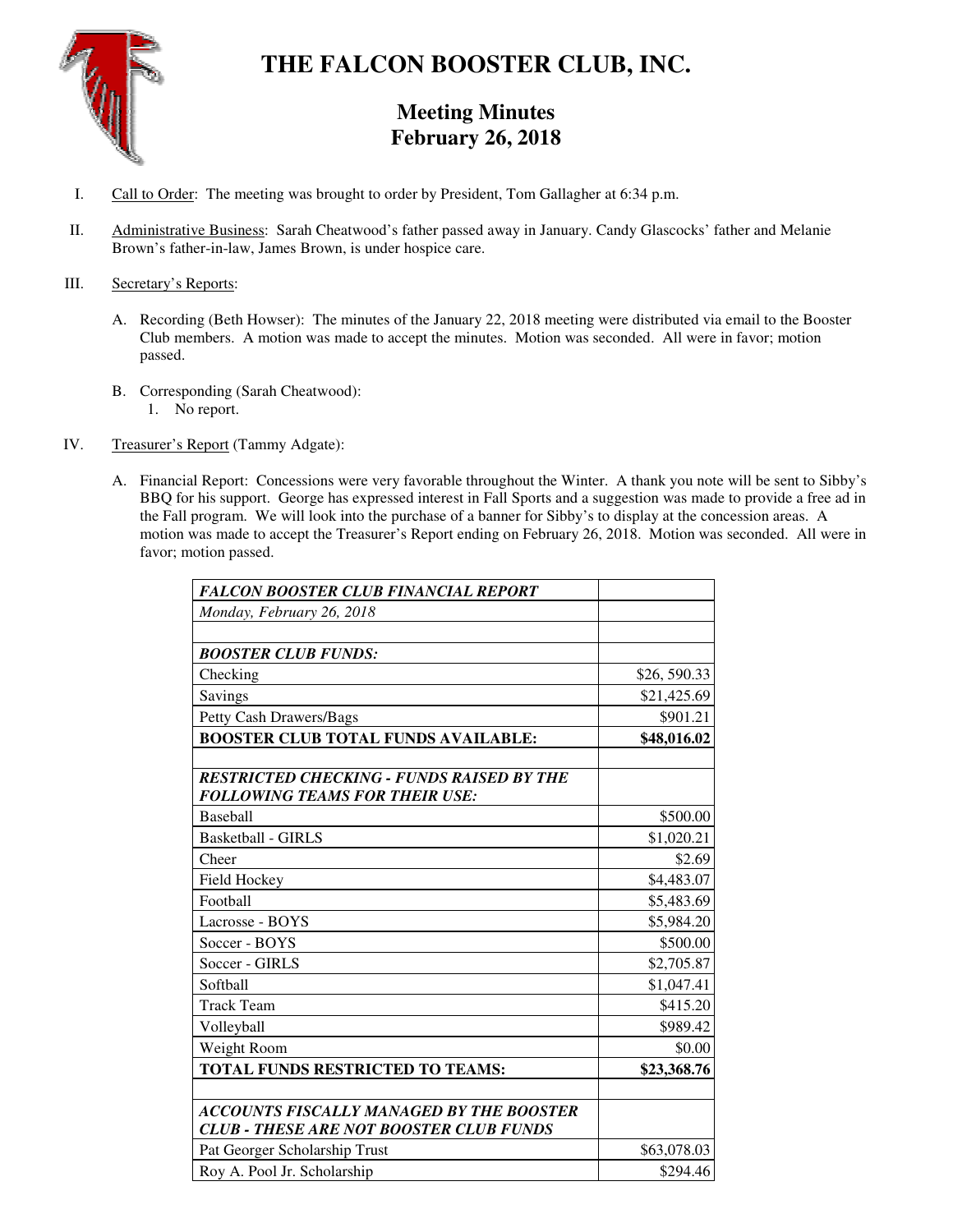#### V. Committees:

- A. Committee Reports:
	- 1. Membership (Mary Kay Anderson): We currently show 99 members; 16 Board and 83 general members.
- B. Concessions: Wrap up Winter Sports:
	- 1. Sherri Railey reported that clean-up for the basketball concessions stand will occur this week. Tom reminded all that we will need to order Pepsi for both Falcon Field and baseball and softball concessions.
- C. Committee Assignments (Tom Gallagher):
	- 1. Boys and Girls Soccer Girls Soccer will be led by Caitlin Chirasello.
	- 2. Boys and Girls Lacrosse Volunteers will be requested at Meet the Coaches night.

#### VI. Director of Student Activities:

- A. Report (Mark Holmes, Activities Director): Winter season ended on Saturday, February 24 with Indoor Track Meet. Weather has been an issue with Spring team try-outs and not all teams are finalized. A temporary spring schedule was handed out and is posted. The local ADs have met and many schools are experiencing a lower number of students trying out for team sports. The schedules reflect those gaps and may be subject to change depending on teams being fielded. Meet the Coaches night will be a chance to discuss rules and other school issues. Spring Sports officially start on March 12 but we will start games on the  $13<sup>th</sup>$  due to Exam Schedules.
- B. Coaches: Karen Cerra reported that the State Swim Meet was held. The team did well and everyone had a good time.

# VII. Old Business:

- A. Spring Meet the Coaches Night: Will be held Wednesday, February 28, 2018 at 7 p.m. This is a good time for parents to meet Coaches and go over rules. Spirit wear will be available for purchase.
- B. Winter Sports Awards Night: Will be held Wednesday, March 7, 2017 at 6:30 p.m. Refreshments will be served and then the general presentations will be made. Tammy, Laura and Martha will be helping with refreshments and flowers.
- C. Scholarships: Applications are due April 4, 2018. Mary Kay has selected her Committee and they will evaluate the applications and make choices.
- D. 10K Dinner/Dance/Auction April 14, 2018.
	- 1. Tickets: Everyone is asked to turn in money when it is received
	- 2. Permits: Tom indicated that he attended an event at the Fairgrounds and there was no Police presence. We have written to Ray Prudman asking if police presence is needed and we have not received a response back. We will send a letter to the Sheriff's Office letting them know the event is occurring.
	- 3. Silent Auction: The Committee is continuing to focus on Sponsors. We have \$2,000 committed but still hoping for more. Please keep the Committee aware of sponsorship efforts so we aren't duplicating efforts. Please also keep the Committee aware of all auction items being solicited so we aren't duplicating. All sponsorships and auction items must be provided by April 4<sup>th</sup>. Forms are available to give as receipts for the donations and then return to the Committee.
	- 4. Volunteers List: Part of the Volunteer list has been filled. Everyone is asked to help with Set up on the  $13<sup>th</sup>$  and clean up on the  $14<sup>th</sup>$ . If available to fill any other open spots, please talk with Tom and add your name to the list.
	- 5. Credit Card Payment: Everything is set up to collect Credit Card payments. We will use the Square App and same process as last year.
	- 6. Logistics: The Fairgrounds only have tables and chairs for 240 people. We will need to bring over 24 tables and 160 chairs as needed. Tom will check with the Fairgrounds to see if we can set up on Friday, April 13<sup>th</sup>. Tom will work with the Freeze to make sure that we can still borrow any needed equipment.
	- 7. Legends Catering would like a chance to cater the event. They would like to provide a bid for future events.
	- 8. Tom shared an idea to give away Gift Cards during the call outs rather than Cash.
- E. Other: None